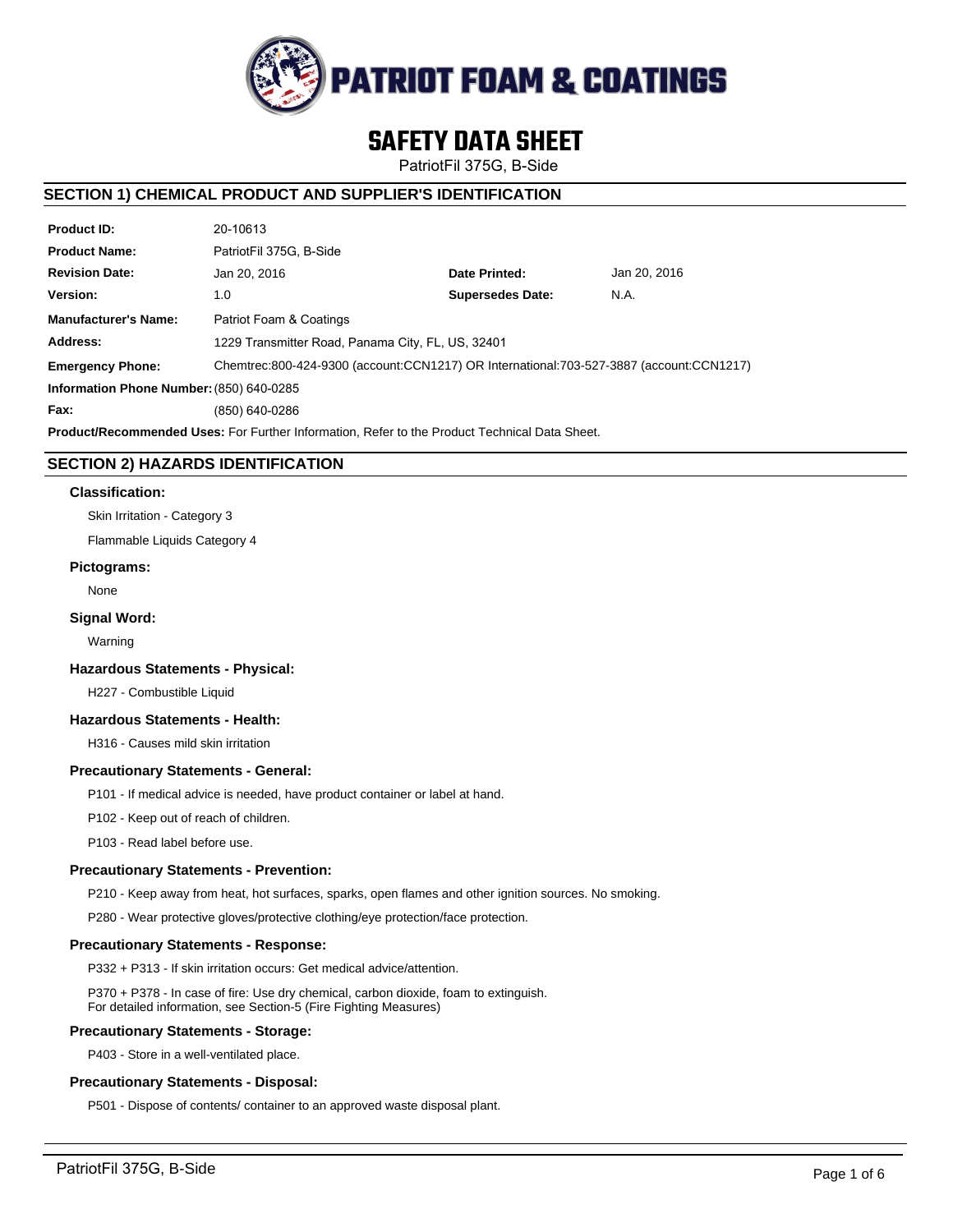# **SECTION 3) COMPOSITION / INFORMATION ON INGREDIENTS**

| CAS          | <b>Chemical Name</b>                      | % By Weight     |
|--------------|-------------------------------------------|-----------------|
| 0000156-60-5 | 1.2-DICHLOROETHYLENE                      | 1.7% - 3%       |
| 0000108-65-6 | PROPYLENE GLYCOL MONOMETHYL ETHER ACETATE | $0.9\% - 1.4\%$ |

# **SECTION 4) FIRST-AID MEASURES**

#### **Inhalation:**

Remove source of exposure or move person to fresh air and keep comfortable for breathing. If experiencing respiratory symptoms: Call a POISON CENTER/doctor. If breathing is difficult, trained personnel should administer emergency oxygen if advised to do so by the POISON CENTER/doctor.

If exposed/feel unwell/concerned: Call a POISON CENTER/doctor.

#### **Skin Contact:**

Take off contaminated clothing, shoes and leather goods (e.g. watchbands, belts). Gently blot or brush away excess product. Wash with plenty of lukewarm, gently flowing water for a duration of 15-20 minutes. If skin irritation or rash occurs: Get medical advice/attention. Wash contaminated clothing before re-use or discard.

IF exposed or concerned: Get medical advice/attention.

#### **Eye Contact:**

Avoid direct contact. Wear chemical protective gloves, if necessary.

Rinse eyes cautiously with lukewarm, gently flowing water for several minutes, while holding the eyelids open. Remove contact lenses, if present and easy to do. Continue rinsing for 15-20 minutes. Take care not to rinse contaminated water into the unaffected eye or onto the face. If eye irritation persists: Get medical advice/attention.

#### **Ingestion:**

Rinse mouth. Do NOT induce vomiting. Immediately call a POISON CENTER/doctor. If vomiting occurs naturally, lie on your side, in the recovery position.

IF exposed or concerned: Get medical advice/attention.

## **SECTION 5) FIRE-FIGHTING MEASURES**

#### **Suitable Extinguishing Media:**

Dry chemical, foam, carbon dioxide is recommended. Water spray is recommended to cool or protect exposed materials or structures. Carbon dioxide can displace oxygen. Use caution when applying carbon dioxide in confined spaces. Simultaneous use of foam and water on the same surface is to be avoided as water destroys the foam. Sand or earth may be used for small fires only.

#### **Specific Hazards in Case of Fire:**

Heated containers may build up pressure and rupture violently. Therefore, use cold water to cool fire-exposed containers.

#### **Fire-fighting Procedures:**

Isolate immediate hazard area and keep unauthorized personnel out. Stop spill/release if it can be done safely. Move undamaged containers from immediate hazard area if it can be done safely. Water spray may be useful in minimizing or dispersing vapors and to protect personnel. Water may be ineffective but can be used to cool containers exposed to heat or flame. Caution should be exercised when using water or foam as frothing may occur, especially if sprayed into containers of hot, burning liquid.

Dispose of fire debris and contaminated extinguishing water in accordance with official regulations.

#### **Special Protective Actions:**

Wear NIOSH approved self-contained breathing apparatus in positive pressure mode with full-face piece. Boots, gloves (neoprene), goggles, and full protective clothing are also required.

Care should always be exercised in dust/mist areas.

## **SECTION 6) ACCIDENTAL RELEASE MEASURES**

#### **Emergency Procedure:**

ELIMINATE all ignition sources (no smoking, flares, sparks or flames in immediate area).

Do not touch or walk through spilled material.

Isolate hazard area and keep unnecessary people away. Remove all possible sources of ignition in the surrounding area. Notify authorities if any exposure to the general public or the environment occurs or is likely to occur.

If spilled material is cleaned up using a regulated solvent, the resulting waste mixture may be regulated.

#### **Recommended Equipment:**

Positive pressure, full-face piece self-contained breathing apparatus(SCBA), or positive pressure supplied air respirator with escape SCBA (NIOSH approved).

#### **Personal Precautions:**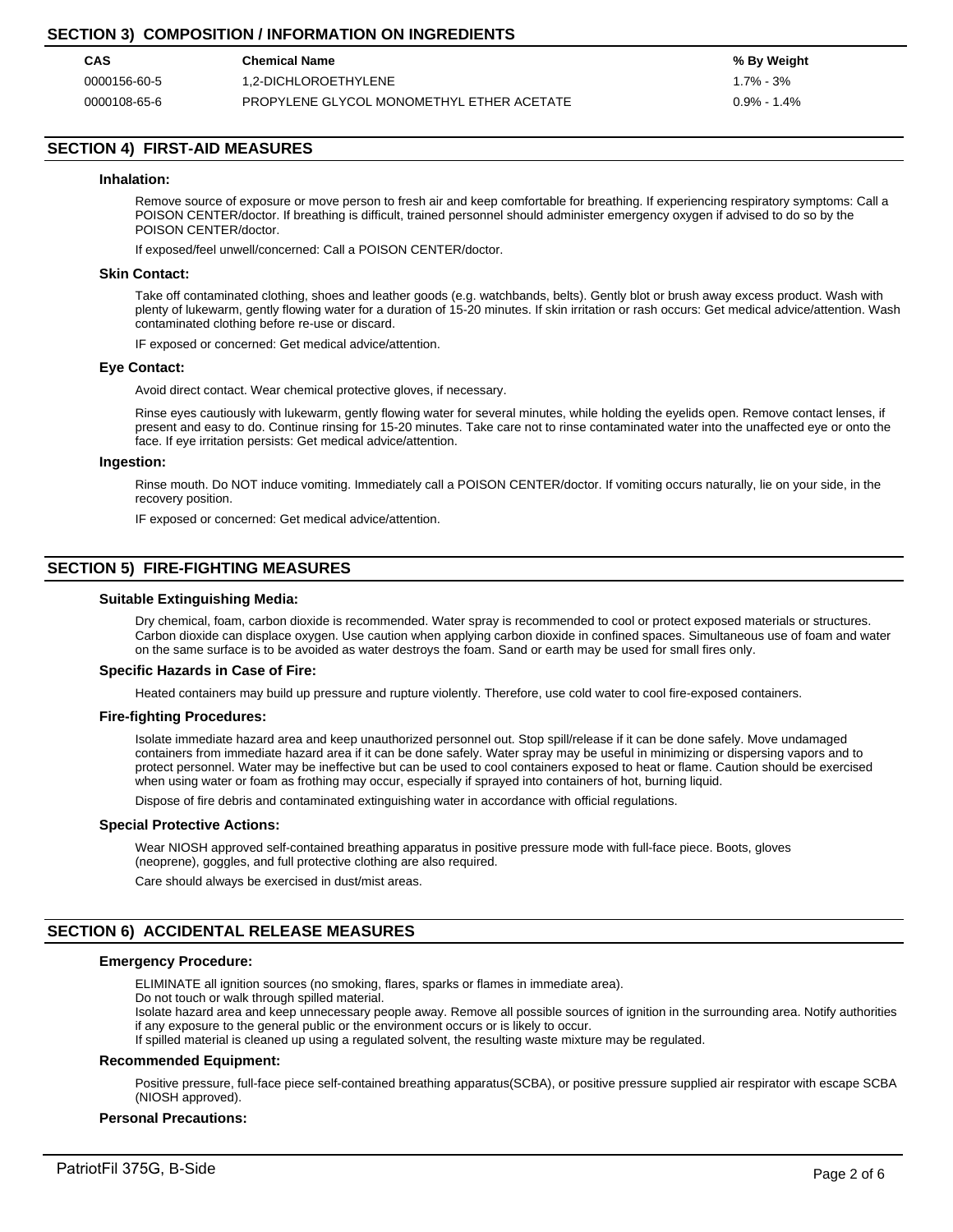Avoid breathing vapors. Avoid contact with skin, eyes or clothing. Do not touch damaged containers or spilled materials unless wearing appropriate protective clothing.

### **Environmental Precautions:**

Stop spill/release if it can be done safely. Prevent spilled material from entering sewers, storm drains, other unauthorized drainage systems and natural waterways by using sand, earth, or other appropriate barriers.

#### **Methods and Materials for Containment and Cleaning up:**

Contain and absorb large spillages onto an inert, non-flammable adsorbent carrier (such as earth or sand). Shovel into open-top drums or plastic bags for further decontamination, if necessary. Wash the spillage area clean with liquid decontaminate. Remove and properly dispose of residues. Notify applicable government authorities if release is reportable.

## **SECTION 7) HANDLING AND STORAGE**

#### **General:**

Wash hands after use. Do not get in eyes, on skin or on clothing. Do not breathe vapors or mists. Use good personal hygiene practices. Eating, drinking and smoking in work areas is prohibited. Remove contaminated clothing and protective equipment before entering eating areas.

#### **Ventilation Requirements:**

Use only with adequate ventilation to control air contaminants to their exposure limits. The use of local ventilation is recommended to control emissions near the source.

#### **Storage Room Requirements:**

Keep container(s) tightly closed and properly labeled. Store in cool, dry, well-ventilated areas away from heat, direct sunlight, strong oxidizers and any incompatibilities. Store in approved containers and protect against physical damage. Keep containers securely sealed when not in use. Indoor storage should meet OSHA standards and appropriate fire codes. Containers that have been opened must be carefully resealed to prevent leakage. Empty container retain residue and may be dangerous.

Use non-sparking ventilation systems, approved explosion-proof equipment and intrinsically safe electrical systems in areas where this product is used and stored.

Ground and bond containers and receiving equipment. Avoid static electricity by grounding.

Do not cut, drill, grind, weld, or perform similar operations on or near containers. Do not pressurize containers to empty them. Ground all structures, transfer containers and equipment to conform to the national electrical code. Use procedures that prevent static electrical sparks. Static electricity may accumulate and create a fire hazard.

Ideal storage temperature is 50-75°F.

# **SECTION 8) EXPOSURE CONTROLS/PERSONAL PROTECTION**

#### **Eye Protection:**

Wear eye protection with side shields or goggles. Wear indirect-vent, impact and splash resistant goggles when working with liquids. If additional protection is needed for entire face, use in combination with a face shield.

#### **Skin Protection:**

Use of gloves approved to relevant standards made from the following materials may provide suitable chemical protection: PVC, neoprene or nitrile rubber gloves. Suitability and durability of a glove is dependent on usage, e.g. frequency and duration of contact, chemical resistance of glove material, glove thickness, dexterity. Always seek advice from glove suppliers. Contaminated gloves should be replaced. Use of an apron and over- boots of chemically impervious materials such as neoprene or nitrile rubber is recommended to avoid skin sensitization. The type of protective equipment must be selected according to the concentration and amount of the dangerous substance at the specific workplace. Launder soiled clothes or properly disposed of contaminated material, which cannot be decontaminated.

Depending on conditions of use, additional protection may be required such as apron, arm covers, or full body suit. Wash contaminated clothing before re-wearing.

#### **Respiratory Protection:**

If airborne concentrations exceed or are expected to exceed the TLV, use MSHA/NIOSH approved positive pressure supplied pressure supplied air respiratory with a full face piece or an air supplied hood. For emergencies, use a positive pressure self-contained breathing apparatus.

#### **Appropriate Engineering Controls:**

Provide exhaust ventilation or other engineering controls to keep the airborne concentrations of vapors below their respective threshold limit value.

| <b>Chemical Name</b>                   | OSHA<br><b>TWA</b><br>(ppm) | <b>OSHA</b><br>TWA<br>(mg/m3) | <b>OSHA</b><br>STEL<br>(ppm) | OSHA<br>STEL<br>(mg/m3) | <b>OSHA</b><br>Tables (Z1,<br>Z2, Z3 | <b>OSHA</b><br>Carcinogen | <b>OSHA</b><br>Skin<br>designation | <b>NIOSH</b><br><b>TWA</b><br>(ppm) | <b>NIOSH</b><br>TWA<br>(mg/m3) | <b>NIOSH</b><br>STEL<br>(ppm) | <b>NIOSH</b><br>STEL<br>(mg/m3) | <b>NIOSH</b><br>Carcinogen |
|----------------------------------------|-----------------------------|-------------------------------|------------------------------|-------------------------|--------------------------------------|---------------------------|------------------------------------|-------------------------------------|--------------------------------|-------------------------------|---------------------------------|----------------------------|
| $1.2 -$<br><b>DICHLOROETHYLEN</b><br>E |                             |                               |                              |                         |                                      |                           |                                    |                                     |                                |                               |                                 |                            |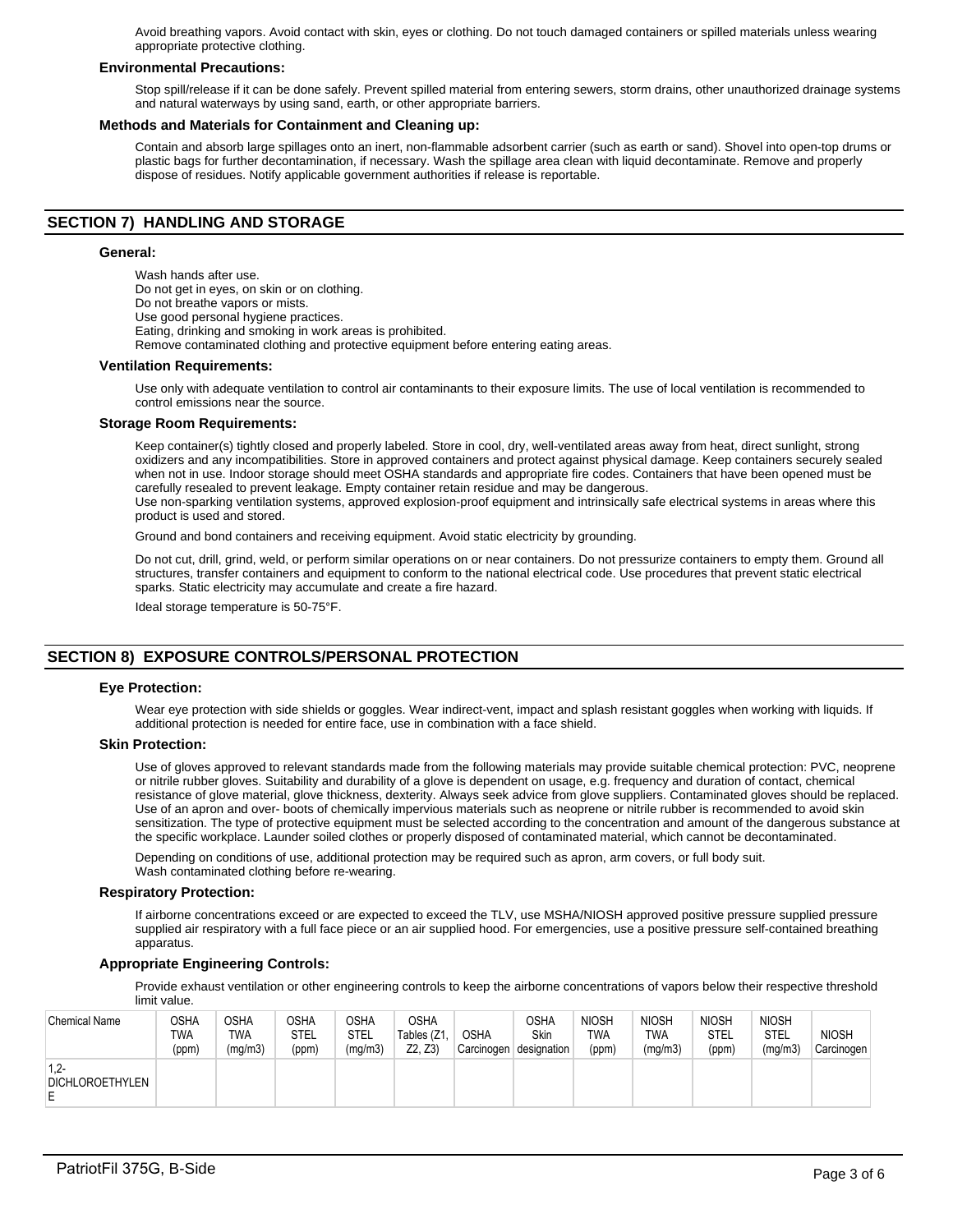| <b>Chemical Name</b>              | <b>ACGIH</b> | ACGIH      | <b>ACGIH</b> | ACGIH       |
|-----------------------------------|--------------|------------|--------------|-------------|
|                                   | TWA          | <b>TWA</b> | <b>STEL</b>  | <b>STEL</b> |
|                                   | (ppm)        | (mq/m3)    | (ppm)        | (mg/m3)     |
| $1.2 -$<br><b>DICHLOROETHYLEN</b> | 200          | 793        |              |             |

# **SECTION 9) PHYSICAL AND CHEMICAL PROPERTIES**

| <b>Physical and Chemical Properties</b> |  |
|-----------------------------------------|--|
|-----------------------------------------|--|

| Density                      | 9.85 lb/gal       |
|------------------------------|-------------------|
| <b>Specific Gravity</b>      | 1.18              |
| <b>VOC Regulatory</b>        | $0.00$ lb/gal     |
| VOC Part A & B Combined      | N.A.              |
| Appearance                   | Liquid            |
| <b>Odor Threshold</b>        | N.A.              |
| <b>Odor Description</b>      | Mild              |
| pH                           | N.A.              |
| <b>Water Solubility</b>      | N.A.              |
| Flammability                 | N/A               |
| Flash Point Symbol           | N.A.              |
| <b>Flash Point</b>           | 65 °C             |
| Viscosity                    | N.A.              |
| Lower Explosion Level        | N.A.              |
| <b>Upper Explosion Level</b> | N.A.              |
| Vapor Pressure               | N.A.              |
| Vapor Density                | Heavier than air  |
| <b>Freezing Point</b>        | N.A.              |
| <b>Melting Point</b>         | N.A.              |
| Low Boiling Point            | 100 °C            |
| High Boiling Point           | N.A.              |
| Auto Ignition Temp           | N.A.              |
| Decomposition Pt             | N.A.              |
| <b>Evaporation Rate</b>      | Slower than ether |
| Coefficient Water/Oil        | N.A.              |

## **SECTION 10) STABILITY AND REACTIVITY**

## **Stability:**

Material is stable at standard temperature and pressure.

#### **Conditions to Avoid:**

Avoid high temperatures, heated material will build pressure and may rupture the container violently.

## **Hazardous Reactions/Polymerization:**

Will not occur.

#### **Incompatible Materials:**

This product will react with any material containing active hydrogens, such as water, alcohol, ammonia, amines, alkalis and acids, the reaction with water is slow under 50°C, but is accelerated at higher temperature and in the presence of alkalis, tertiary amines, and metal compounds.

## **Hazardous Decomposition Products:**

Highly unlikely under normal industrial use. Under extreme heat and fire, carbon monoxide, carbon dioxide.

# **SECTION 11) TOXICOLOGICAL INFORMATION**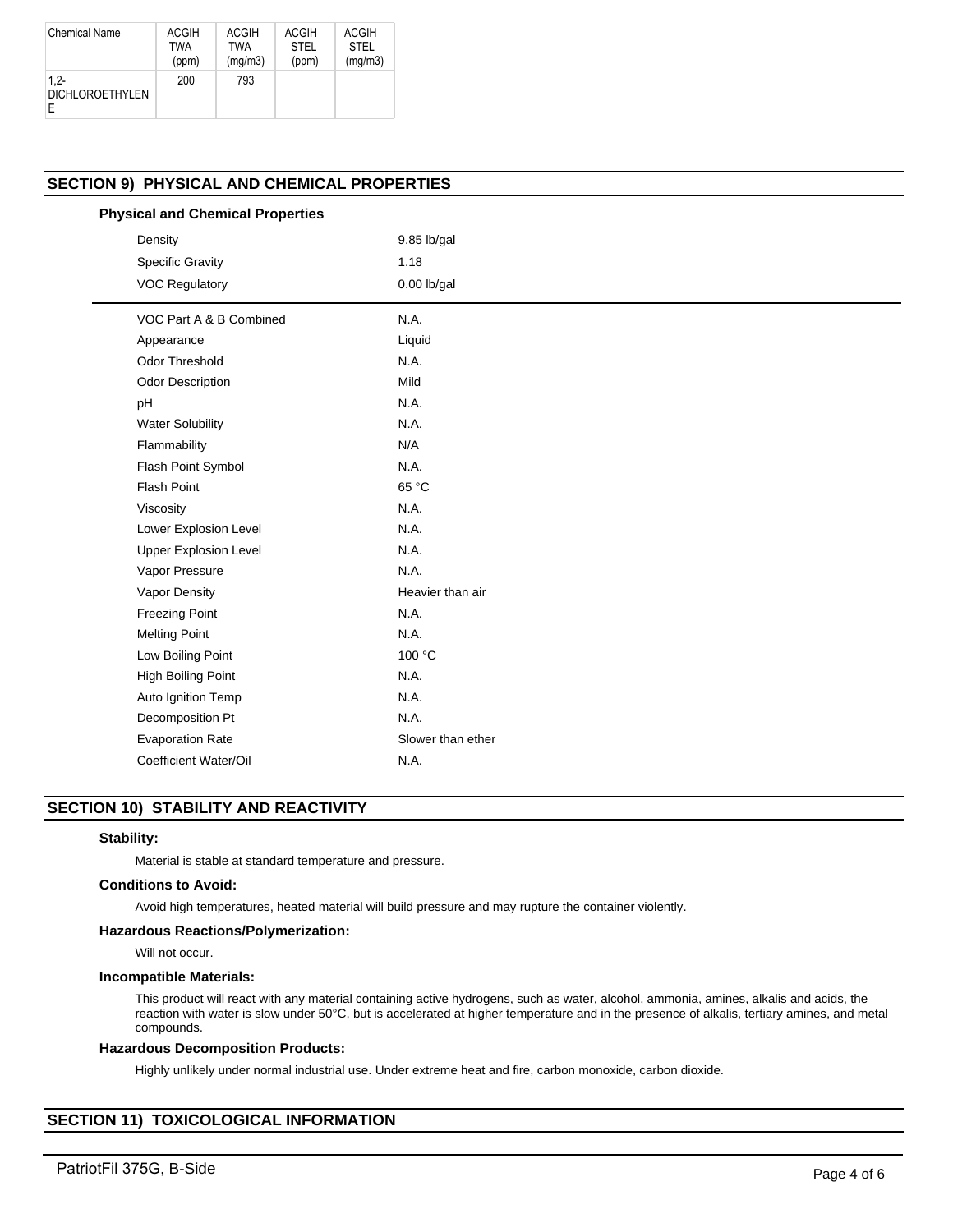## **Skin Corrosion/Irritation:**

Causes mild skin irritation

## **Serious Eye Damage/Irritation:**

No data available

#### **Carcinogenicity:**

No data available

#### **Respiratory/Skin Sensitization:**

No data available

# **Germ Cell Mutagenicity:**

No data available

## **Reproductive Toxicity:**

No data available

## **Specific Target Organ Toxicity - Single Exposure:**

No data available

## **Specific Target Organ Toxicity - Repeated Exposure:**

No data available

## **Aspiration Hazard:**

No data available

## **Acute Toxicity:**

No data available

## **Potential Health Effects - Miscellaneous**

0000108-65-6 PROPYLENE GLYCOL MONOMETHYL ETHER ACETATE

Recurrent overexposure may result in liver and kidney injury.

## **SECTION 12) ECOLOGICAL INFORMATION**

#### **Toxicity:**

No data available.

## **Persistence and Degradability:**

No data available.

## **Bioaccumulative Potential:**

No data available.

#### **Mobility in Soil:**

No data available.

## **Other Adverse Effects:**

No data available.

## **SECTION 13) DISPOSAL CONSIDERATIONS**

## **Waste Disposal:**

Under RCRA, it is the responsibility of the user of the product, to determine a the time of disposal whether the product meets RCRA criteria for hazardous waste. Waste management should be in full compliance with federal, state, and local laws.

Empty containers retain product residue which may exhibit hazards of material, therefore do not pressurize, cut, glaze, weld or use for any other purposes. Return drums to reclamation centers for proper cleaning and reuse.

## **SECTION 14) TRANSPORT INFORMATION**

## **U.S. DOT Information:**